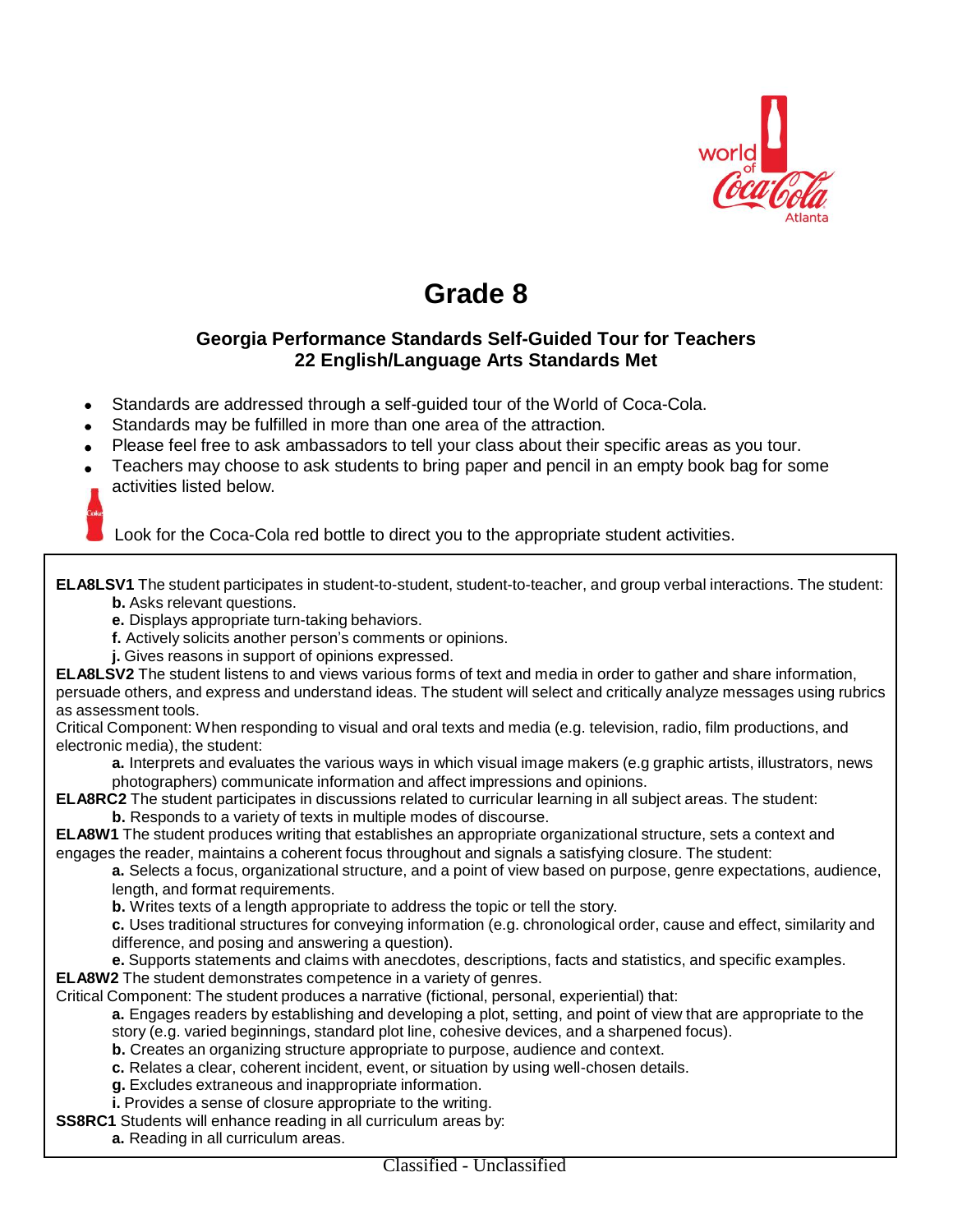The attached activity document should be printed out for each student. They will answer questions as they proceed through the World of Coca-Cola attraction.

Note to teacher...students will need room to write their responses. I have provided approximate what space they will need for each answer. This document is 3 pages long.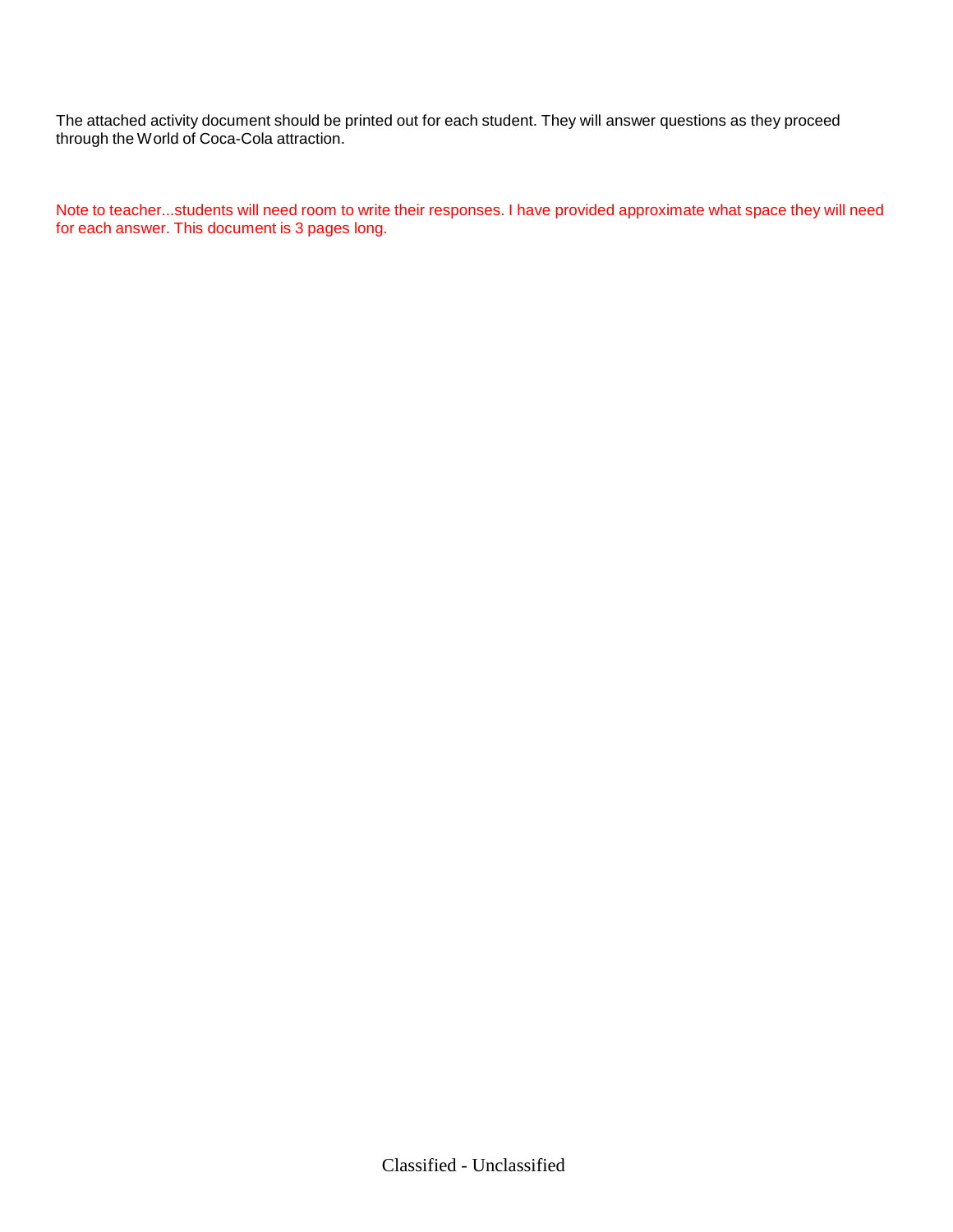#### **Language Arts Activity Document World of Coca-Cola Name\_**

**Directions** Take this document with you as you tour the World of Coca-Cola. Answer the questions as you proceed through the attraction. Make sure you read all information and view videos to gain information you will need to answer the following questions.

1. After viewing galleries 1-7 in Milestones of Refreshment, write a two to three paragraph letter in the person of Robert W. Woodruff to his employees explaining why it is important to make the Coca-Cola product available within an arms reach of desire for all customers. Be sure to include his point of view, which is well documented in facts you learned in gallery 7. Include any cause/effect reasons to support his decision. Conclude with a brief statement that summarizes Woodruff's points. Be sure to include a few facts from earlier galleries to support why this change in availability is needed in order for the company to expand.

2. After viewing the movies in the attraction (4-D movie on second floor, Perfect Pauses Theater on second floor, etc.), evaluate how the makers of these movies have communicated the information about Coca-Cola and how this information affects your impressions and opinions.

3. After touring Bottleworks (read information, view flowcharts, receive tour by Ambassador) get with a buddy to take turns doing a pantomime of how Coca-Cola is bottled. Your buddy will try to guess which step each pantomime is demonstrating.

4. Explore Taste It on the second floor. After sampling the products found there from other countries use the space below to take a survey of the most liked product and the most disliked product in the room. Once you have asked at least ten people for their opinion, construct a graph on the back of this page to show the information you have found in your survey.

5. Once you have conducted your survey, write a one-paragraph report on why you think the results came out as they did. Use your own experiences in the Taste It room to support your paragraph.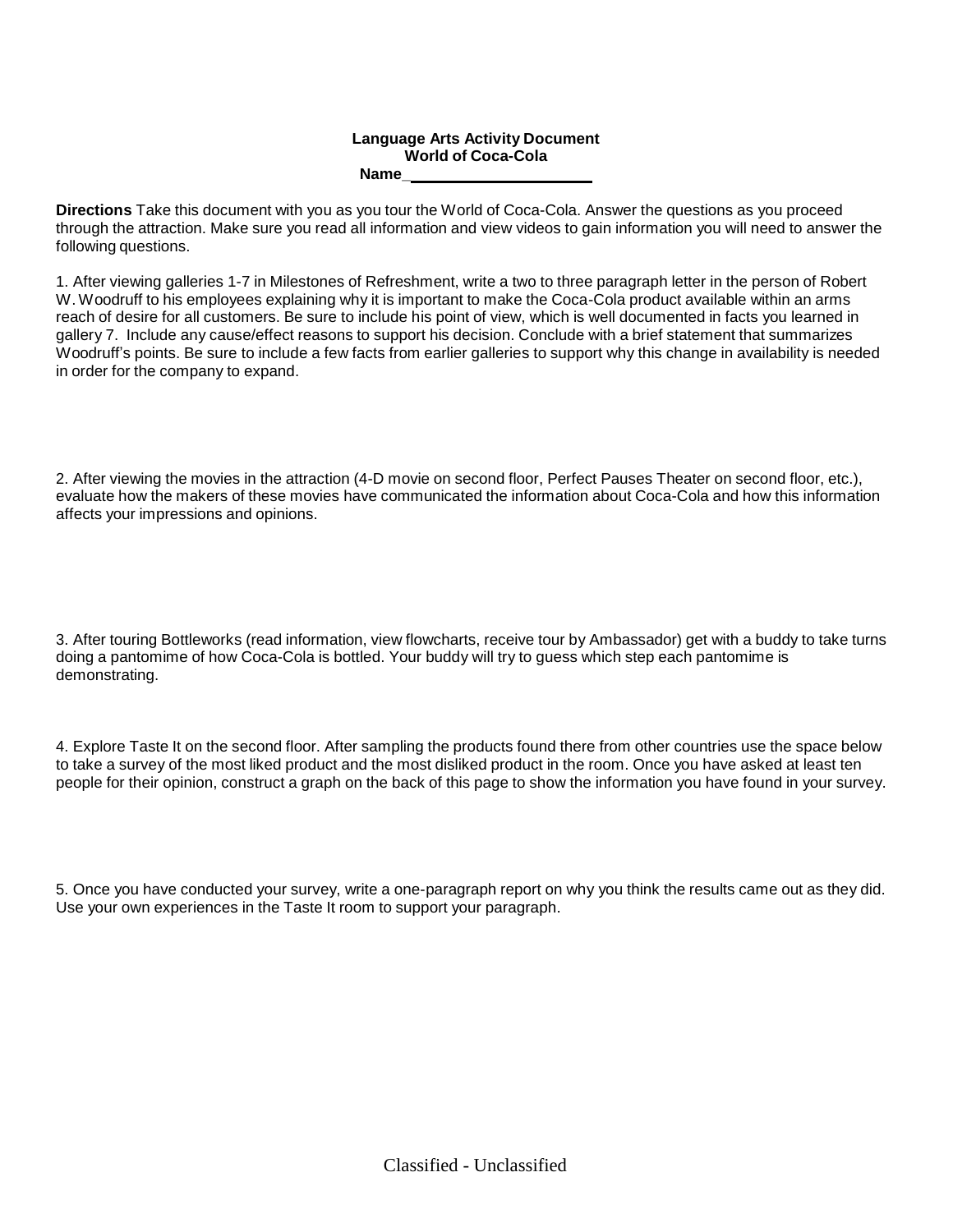

# **Grade 8**

## **Lesson Plan 22 English/Language Arts Standards Met**

## **Learning About the World of Coca-Cola!**

## *Pre-visit Activity*

**ELA8LSV1** The student participates in student-to-student, student to teacher, and group verbal interactions. The student: **b.** Asks relevant questions.

- **e.** Displays appropriate turn-taking behaviors.
- **f.** Actively solicits another person's comments or opinions.
- **j.** Gives reasons in support of opinions expressed.
- **ELA8RC2** The student participates in discussions related to curricular learning in all subject areas. The student: **b.** Responds to a variety of texts in multiple modes of discourse.
- **SS8RC1** Students will enhance reading in all curriculum areas by:
	- **a.** Reading in all curriculum areas.

## **Objectives**

- 1. Students will conduct research on the Internet to learn about the World of Coca-Cola attraction.
- 2. Students will work in groups.
- 3. Students will prepare a visual representation to display information gained through research.
- 4. Students will construct their own rubric from which their presentation will be graded.
- 5. Students will present their information to the class.

### **Materials**

- Access to the Internet
- Poster board
- Markers (and other materials needed for presentation)

## **Time– 2-3 Hours**



#### **Procedure**

1. **Remind** students that they will be going to the World of Coca-Cola attraction soon.

2. **Tell** students that their assignment is to research the World of Coca-Cola attraction to find out about what they will be seeing and doing on their trip.

3. **Group** students into groups of two or three students each.

4. **Allow** students to research the World of Coca-Cola on the Internet and take notes about the history of the building, the galleries and elements of the attractions, or other items of interest. Students should note their sources.

5. **Ask** students to prepare a visual representation of what they have learned to present to the class. This could be a poster, Power Point presentation, play, etc.

Classified - Unclassified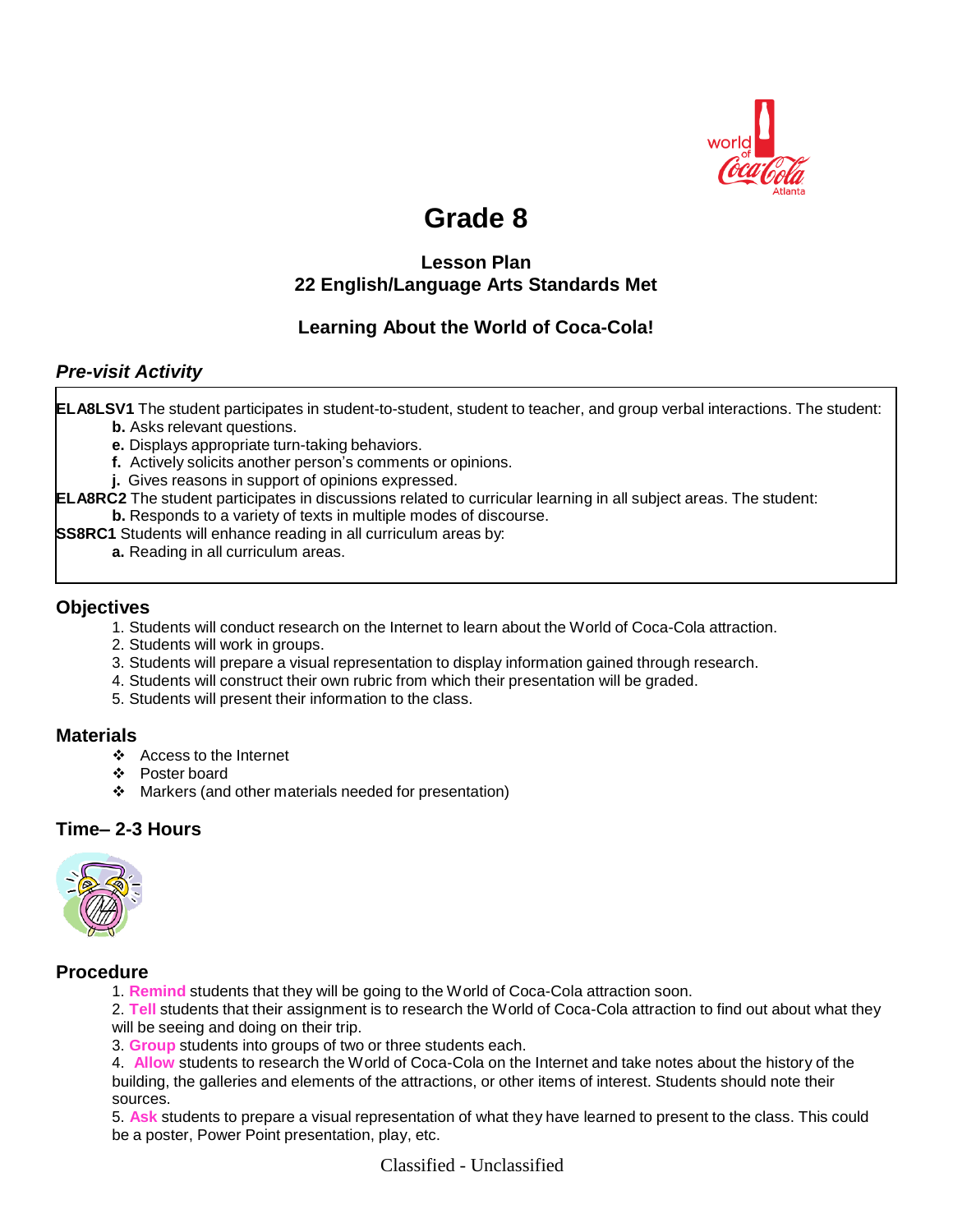6. **Before** beginning their projects, students will construct their own rubric that will outline how their project will be graded. With the class, go over what constitutes a good rubric.

7. **Present** projects to the class.

8. **Each** group should grade their own project according to their rubric, and explain why the rubric they constructed fairly represents their work.

## **Closing**

Ask students which one area they are most interested in seeing at the World of Coca-Cola attraction. What is it that they are most interested in learning? Remind students that during the field trip, each student will be given a form to fill out as they progress through the attraction. Remind students to read through the document before beginning the trip through the attraction.

## **Assessment**

Teachers may choose to assess both their students' work in groups, as well as the presentation.

## **What Does it Take to Run A Company?**

## *Post-visit Activity*

**ELA8LSV1** The student participates in student-to-student, student to teacher, and group verbal interactions. The student: **b.** Asks relevant questions.

**e.** Displays appropriate turn-taking behaviors.

**j.** Gives reasons in support of opinions expressed.

**ELA8W1** The student produces writing that establishes an appropriate organizational structure, sets a context and engages the reader, maintains a coherent focus throughout and signals a satisfying closure. The student:

**a.** Selects a focus, organizational structure, and a point of view based on purpose, genre expectations, audience, length, and format requirements.

**b.** Writes texts of a length appropriate to address the topic or tell the story.

**c.** Uses traditional structures for conveying information (e.g. chronological order, cause and effect, similarity and difference, and posing and answering a question).

**e.** Supports statements and claims with anecdotes, descriptions, facts and statistics, and specific examples.

**SS8RC1** Students will enhance reading in all curriculum areas by:

**a.** Reading in all curriculum areas.

### **Objectives**

- 1. Students will compare corporate leaders from two companies.
- 2. Students will evaluate each leader's decisions and how these decisions impacted their companies.
- 3. Students will conduct research on the Internet.
- 4. Students will write a paper comparing the two corporate leaders.

### **Materials**

Access to the Internet

### **Time– 2-3 Hours**